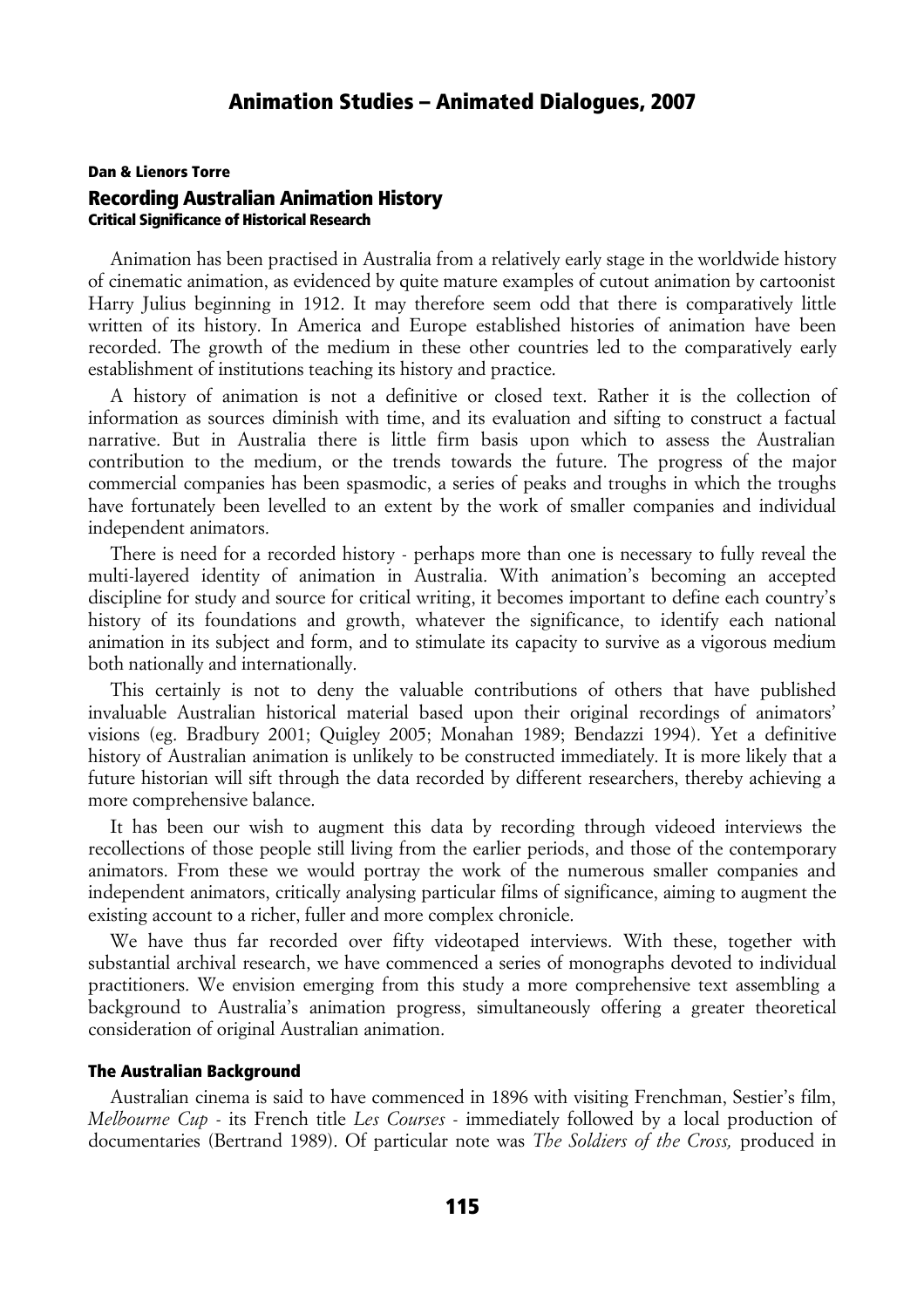1900 in Melbourne, which was an extravagant hybrid of film projection (3,000 feet of film) and magic lantern slideshows (200 coloured slides). The slides were projected using a 'tri-unial' threelens lantern, enabling many 'animated' effects (ABC 2001).

However, Australia was first more widely introduced to animation when Sydneysider and political cartoonist, Harry Julius, visited New York in 1911 to discover animated film making, returning to Australia to spend a lifetime making animated shorts and commercials for the Ure Smith and (his own) Julius Studios (Bradbury 2001). From these early experiments an animation industry developed in Australia. Australian Animated Cartoons opened in 1936. The first major animation company was the Eric Porter Studio, which began in Sydney about 1939, expanding into some major productions until the mid 1970s (Torre 2004a). Air Programs International, which commenced in 1962, expanded the boundaries of animated commercial films beyond the slapstick cartoon with a series of sixty-minute adaptations of literary classics. This genre of production was extended by the films of the Burbank Animation Studios (Torre 2007a; Torre 2007b), and further extended by Southern Star (Torre 2007c).

But the dichotomy continued between the animated films of the commercial studios and those of the independent animators. The studios persistently reflected the animation cultures that originated and developed in America, spurred by investments from the United States in the Sydney studios of Hanna Barbera, then Disney. According to Bradbury, 'The U.S. was the primary inspiration for, but also the primary menace to, an indigenous film and animation industry. The sheer size of the American enterprise threatened always to overwhelm the homegrown product' (Bradbury 2001, pp. 207-08).

Australia in the 1970s was not subject to the intense union influence and resulting high wage structures and work limitations that were imposed on the animation industry in the U.S.A. Bill Hanna saw the opportunity to cut production costs by opening a studio in Sydney, where he found an existing and strong nucleus of well-trained animators. Hanna Barbera opened its Sydney studio in 1972, thus consolidating a move by American companies to contract animation to Australia. The first productions of his Sydney studio were *Robin Hood* and *Funky Phantom*. He spent some years in Sydney during which he oversaw and stimulated the studio staff, installing the pragmatic disciplines of animation, particularly that of producing quantity on time. As the Hanna Barbera studio wound down, the Disney Sydney studio opened in the 1980s to produce its animated, direct to video, feature films (Torre 2004b; Torre 2005a; Torre 2005b).

A very prominent exception to the general trend at this time was Yoram Gross, who migrated from Poland and Israel in 1968, opened a studio in Sydney and, by 1977, had gathered a large staff of such competence and professionalism that he could embark upon a full-length animated feature. *Dot and the Kangaroo* is a quintessential Australian children's story written by Ethel C. Pedley in 1906. Gross animated the characters of Dot and the bushland animals that she talks with, using for his backgrounds live action film shot in the forests and grasslands of the Australian bush (Torre 2004c).

But it was the commencement of television in 1956 in Australia that spurred a tumult of activity and a vigorous competition for the consequent advertising contracts. Many small companies and independents found animation opportunities: two of such beneficiaries were Alex Stitt and John Scheffer. Serials, feature films and art animations followed. The Australian Government legislated a requirement that Australian commercial television broadcasters employ Australians; this was followed in 1960 with the requirement that all advertisements screened on Australian television originate in Australia; and this provision was strengthened in 1961 with the imposition of an overall Australian content requirement in the programs broadcast by the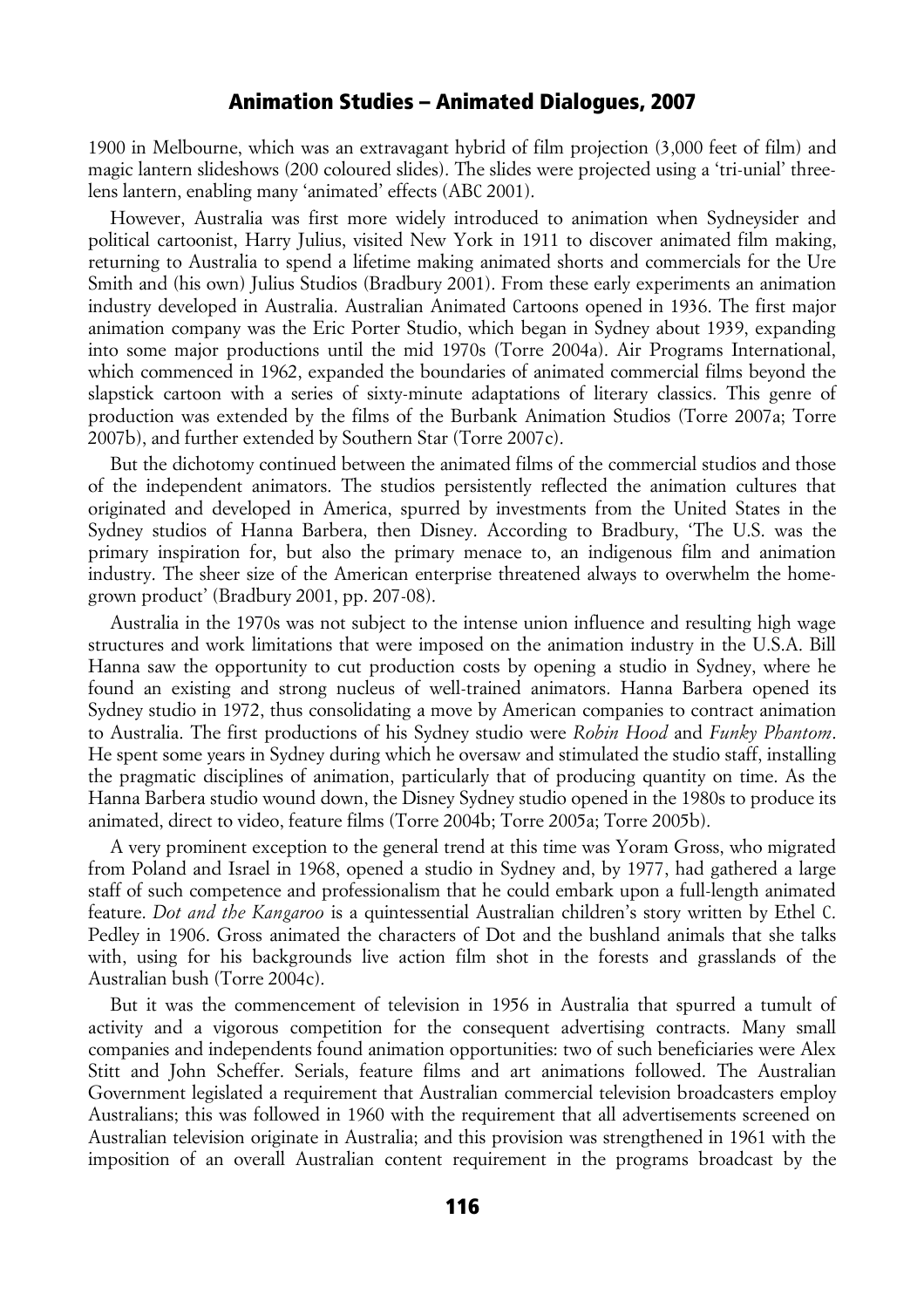television stations. The concrete result of this legislation was to stimulate the commercial stations to create their own in-house studios in both Sydney and Melbourne. The Australian Government went further, creating the Australian Film Commission with funds to promote the production of feature films in Australia and further funds to encourage individuals wishing to make independent films.

Currently a number of companies are producing both for entertainment and commercial use, and many animators have worked independently to produce films of interest and originality; Australian animated feature films have attracted international notice, and Australia recently received an Academy Award with Adam Elliot's short animation *'Harvie Krumpet'*; also two nominations for Sejong Park's *Birthday Boy* (2004) and Anthony Lucas' *The Mysterious Geographic Explorations of Jasper Morello* (2005).

#### The Exhibitions

For the 2007 Animated Dialogues conference, we curated at the Victorian College of the Arts two exhibitions stemming from our research in recording Australia's history in animation. We simultaneously launched the first two volumes in a series of published monographs highlighting Australian animators.



*Fig. 1 & 2 - Animated Dialogues exhibitions, Victorian College of the Arts*

The exhibition and accompanying publications featured the work of two very disparate Melbourne animators. The immediate choice was the celebrated Alexander Stitt, who was the first Artistic Director of Fanfare Films, an animation studio created by Melbourne's first commercial television station, Channel Nine, which commenced its operation with the introduction of television coinciding with the 1956 Melbourne Olympic Games. Stitt subsequently established his own studios, producing a ceaseless flow of work, both for commercial sponsors and for entertainment.

The second exhibition featured the work of John Scheffer, who explored the field of puppet animation in Australia. Scheffer, born in Holland, had migrated to Australia in 1955 and had died in 1984. His wife, Vivienne, living in Lorne, a popular seaside town west of Melbourne, was interviewed. She and their four children had retained much of Scheffer's original work.

The discussion below consists of paraphrased extracts from the illustrated catalogues of the two exhibitions.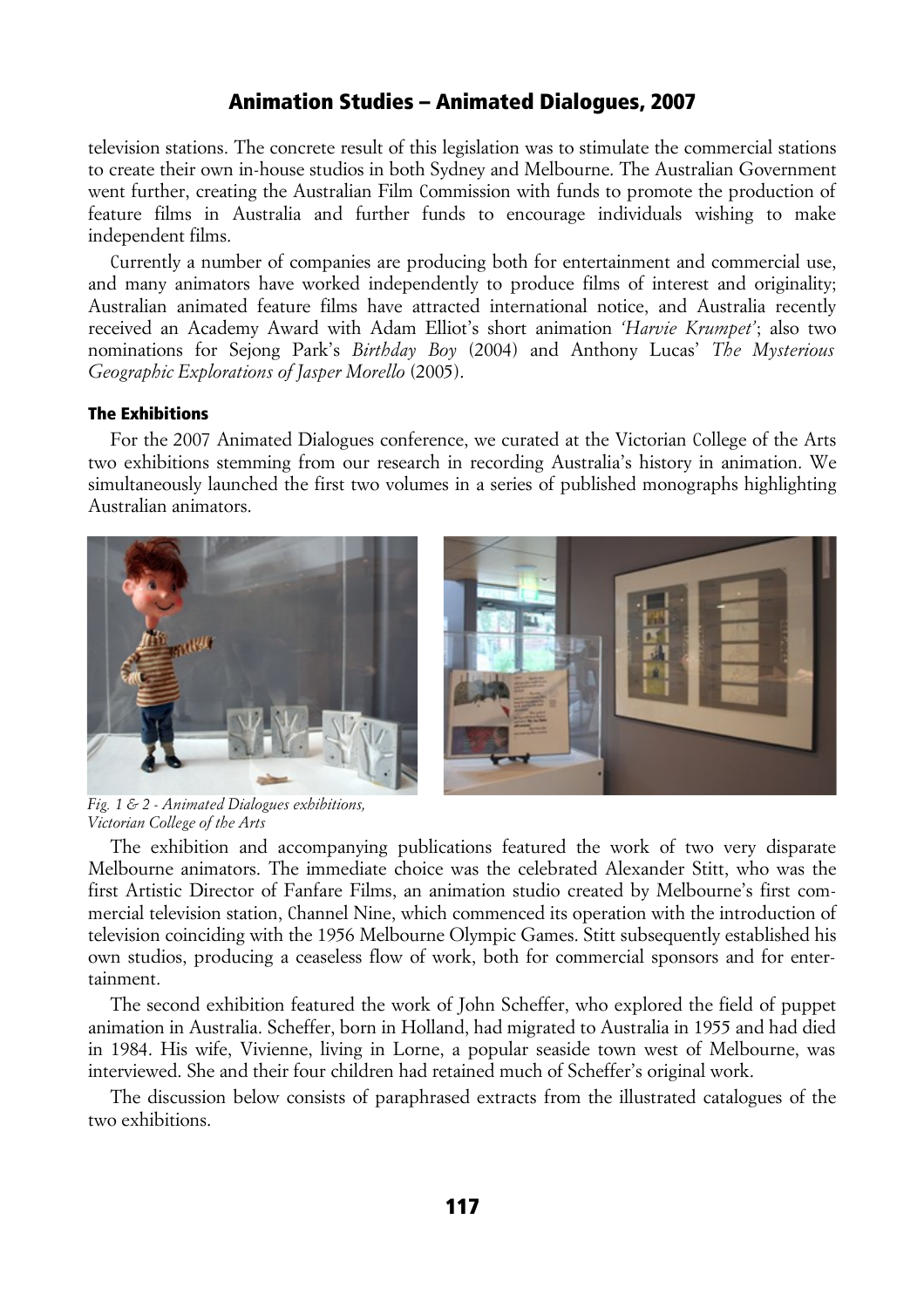### Alex Stitt (born 1937)



*Fig. 3 (above) - Alex Stitt in his home studio, 2007 (photo by L. Torre) Fig. 4 (right) - Cover of Alex Stitt monograph*



*We derive the following text from an interview with Alex Stitt, 17 April 2005, and an interview with Frank Hellard, 3 September 2004.*

Stitt, one of the prominent figures in the history of Australian animation, undertook a design course at the Melbourne School, now the RMIT University. He recalls courses at that time offered in illustration, advertising design, and industrial design; but none related to filmmaking. Commencing with a homemade camera stand and a Bell and Howell camera which, 'if you pressed the release button just enough, would take one frame of film; but which otherwise took continuous motion', Stitt experimented with animation while still at RMIT.

By 1957 he had completed the RMIT course and begun working professionally. Designer, Richard Beck, arranged that he occupy a freelance desk in Castle Jackson Advertising in the city, becoming a third member of the studio together with a layout artist and a finishing artist. Being the only one of the three with a design background, he was given design work for clients right from the start. He made it known that he could make animated commercials - 'which I'd never actually done, but I had the feeling I would be able to!' - and during the next two years produced some half-dozen which went to air.

Later in 1957 he was engaged as a member of the animation team to be trained at Channel Nine, which created Fanfare Films to produce its animated films and advertisements; he has been involved continuously since. 'We were in production right from the start. I suppose I was the Art Director of the Unit. I actually had a reel - after all, I'd made five commercials!'

He and Bruce Weatherhead, who also worked on designs and stories, spent their days in the animation studio, but freelanced at night. According to Frank Hellard they worked, 'endlessly, and they worked most of the night, coming to work late - although nobody would complain because they were obviously the key members of the team. Stitt wasn't only a good designer; he had a gift for stories and design generally, and a fifth sense about what was possible in animation. He'd always think of a new problem which was soluble. He didn't know how to solve it, but it was soluble! I think it's an inventor's pre-thinking of a solution to a job. He would write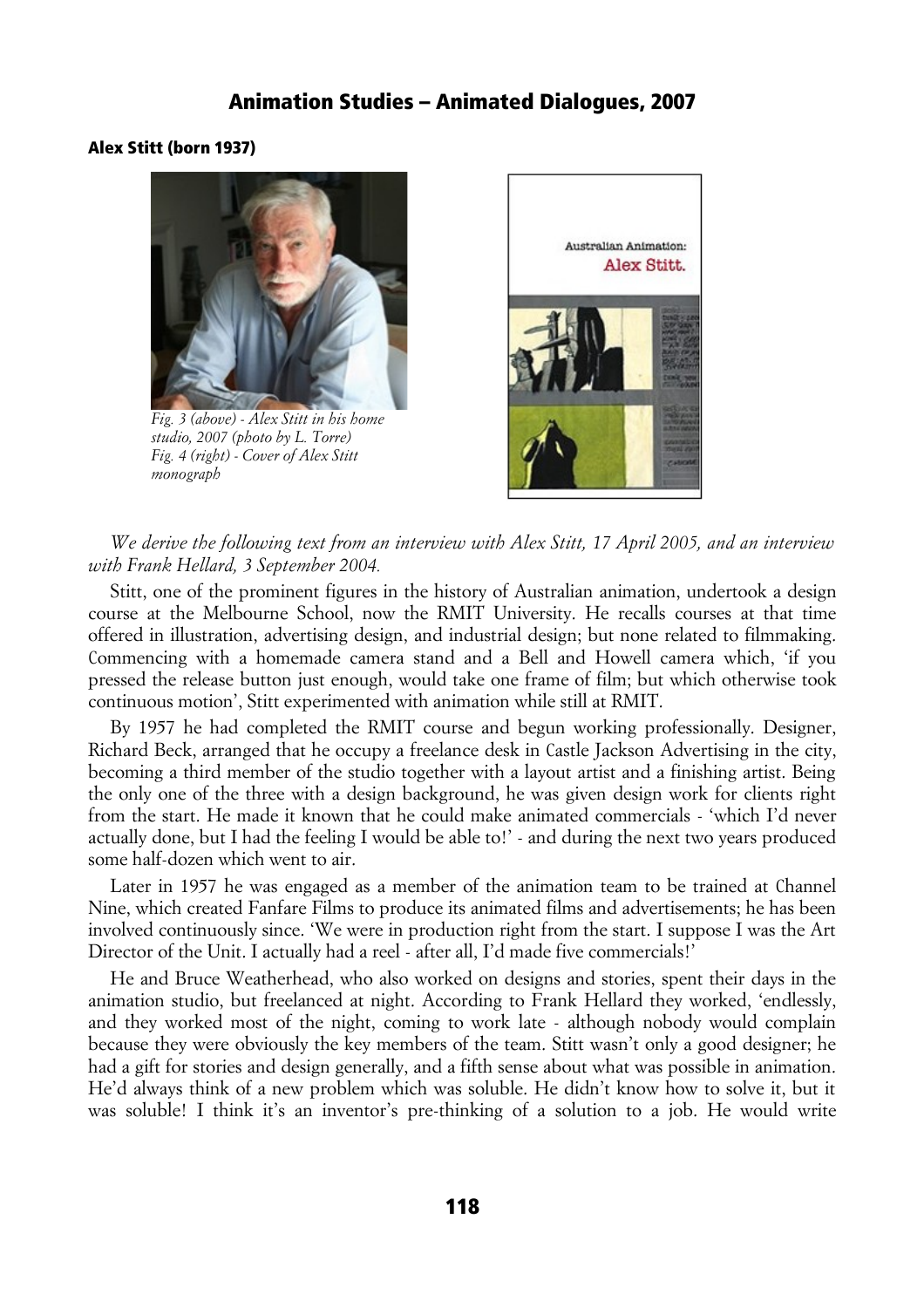something into a story that you would really have to think about for a long time before you found a way of doing it.' When Channel Nine halved the animation studio's staff at the end of the first year, Weatherhead left.

Stitt remained another four years supervising the design department. 'Right through this whole period I'd also been doing a lot of freelance work, with the thinly disguised blessing of the company. It was a very symbiotic relationship. I was doing freelance print and advertising material - not competitive in terms of animation - but if I were doing press ads for some agency, there was a chance we'd pull in a film job for the company; so it all worked pretty well.'

In 1963, Weatherhead opened a studio of his own and asked Stitt if he would like to form a partnership. Stitt resigned from Channel Nine, and spent the next ten years working with Weatherhead. Then in 1973 Stitt commenced the Al et Al studio. He has generated a vast amount of work including countless advertisements, title sequences and short films; and has produced two animated features.

His work is striking for its careful attention to design, for its use of colour and form; yet, perhaps most intriguingly, in its use of line. Although the works themselves have been diverse, there is always an overall quality that labels each a design by Stitt. In the traditional animation process, colour, form and line are distinctive elements that come together in the assemblage of the completed work. Stitt makes use of these distinctions, whether it is the broken, staccato line of the characters in many of his screen advertisements (he jokes



*Fig. 5 - Cel set-up from Grendel, Grendel, Grendel. Photo by L. Torre; from the collection of David Atkinson.*

that he cannot draw a straight line), or his visually stunning animated features, *Abra Cadabra*, and then *Grendel Grendel Grendel*, that dispensed with the line altogether - a bold initiative, particularly at a time when the photocopied line universally predominated the cell animation production process.

But even when he did utilise the black line to delineate his characters, it was always hand inked onto the cell, traced from the pencil drawing. Creative control was preserved - the mechanical photocopier was not allowed to mediate the line. Additionally, the absence of line on the characters influenced the manner by which they would need to be coloured, compelling modification to their design. It had a further subtle impact on their motion.

*Grendel Grendel Grendel*, devoid of black outlines, achieved a certain status of dimensional believability. Rather than have the image flattened by the line, it seamlessly blended into the background, effectively using light, shadow and colour - the primary conventions of filmic representations to define space and form. But his designs are anything but photographic (although photographs and real objects were sometimes employed). His work has consistently been concerned with reducing imagery and motion to their essence, always acutely aware which facets were critical to maintain.

*Abra Cadabra* took a further bold step with its innovative 3D process invented by Mike Browning for the production of this film, a process that involved complex multi-plane separations and projections. It created a convincing 3D effect, without actually requiring the two-camera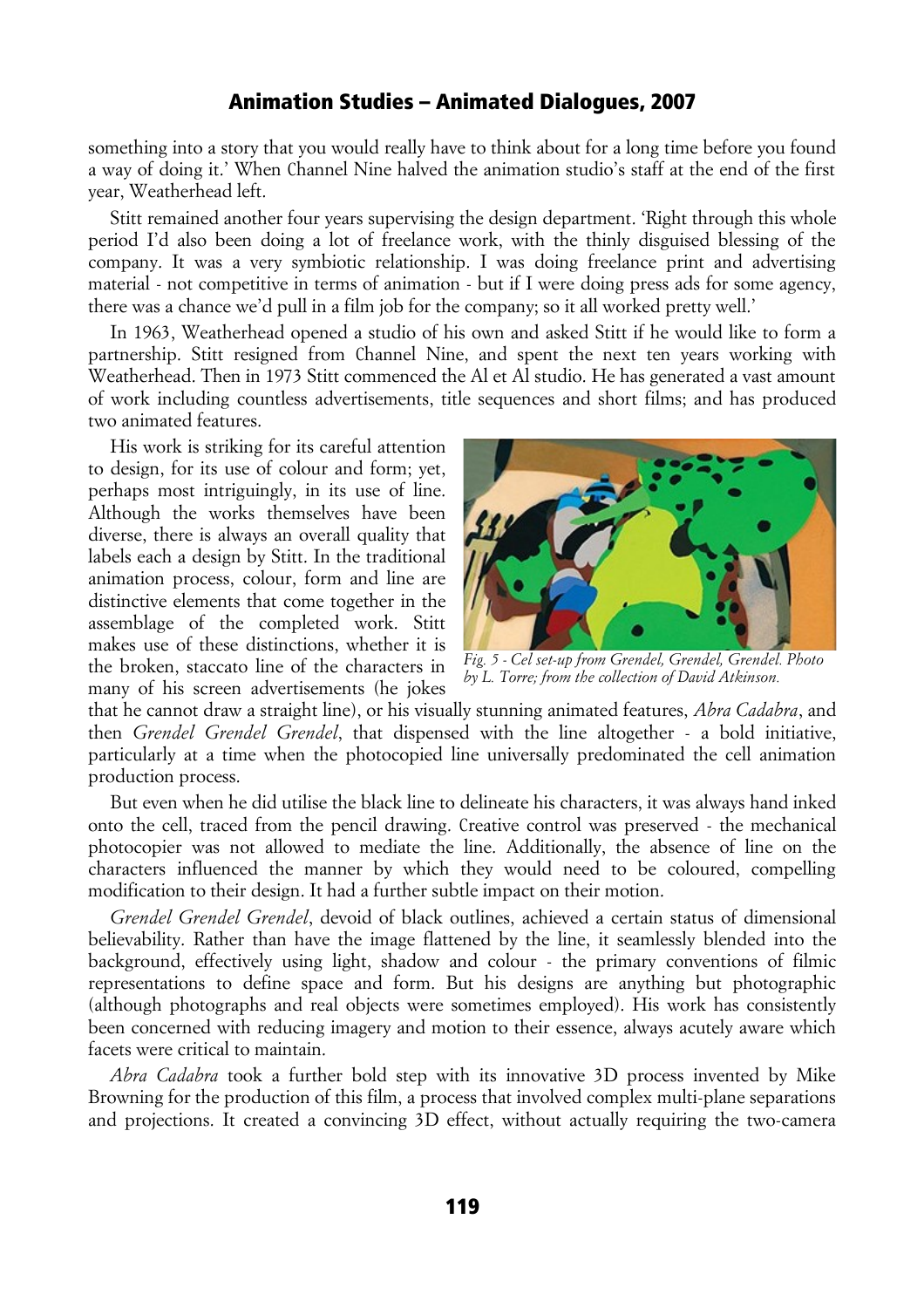system. The work utilises a moving text, often defined in a simple, hand-written style reflective of the approach towards much of the imagery. This use of typography effectively serves as a character design element, as well as communicator of information.



*Fig. 6 - Character design sheet (detail) for Abra Cadabra. Courtesy of Alex Stitt.*

Stitt retained his team of core animators. Often each would focus on a character and carry it through the entire production. For *Abra Cadabra,* rather than provide set character designs in the traditional sense, he produced a single design sheet containing no character turn-arounds or detailed measurements. This gave the animators a generous measure of creative freedom in developing the character according to their own perceptions, while keeping to the spirit of its distinctive design. It further allowed modifications to make the character more conducive to its motion requirements. Similarly, when

the Victorian Government commissioned a series of television shorts aimed to persuade viewers to promote their health through exercise, Stitt created the character, Norm, for the 'Life Be In It' Campaign. Required to extend his movements, Norm's design was modified and evolved, the animation thus influencing the design.

Stitt lost the still incomplete *Abra Cadabra* when the Channel Nine network was sold. Disappointment resulting from the *Abra Cadabra* experiment was the catalyst for his finally loosing interest in making animated features. 'I've continued to make some commercials, films, bits and pieces since then. But the whole world was changing at about that time. This is when the computer was beginning to take over animation - a process that, at the time, I wasn't even slightly interested in. It's extraordinary that there's been such an expansion in animation, and specifically in animated features, since then. But they're all of the computer-generated style - not anything I was interested in, can do, or be part of: which is how I drifted out of the animation business.'

Stitt continues: 'Animation at the time that the industry was starting here in Australia was the beginning of a new form of communication. Being given a new medium to play with and to invent was part of the attraction. I've realised since that my interest was in the technology and the art, not communication. These days, if you're making a television commercial, then the emphasis is on the commercial. In those days, because we didn't have any competition and because nobody knew much, our emphasis was really always on the art. You weren't up against hard-nosed commercial concepts from other people. The films sold; they managed to do their primary job while we were having fun doing what we really wanted to do.'

Stitt still animates, but currently concentrates on print material. An educational publishing company has commissioned over four hundred first reader storybooks for primary school children. These 'employ many of the skills that I've needed to make films because they're very simple little books, a couple of lines of text with drawn or photographic illustrations. It's necessary to tell a story straight through - really like doing a storyboard in a sixteen-page book instead of panels on a single page of paper. It needs the same kind of story-telling that a film does.'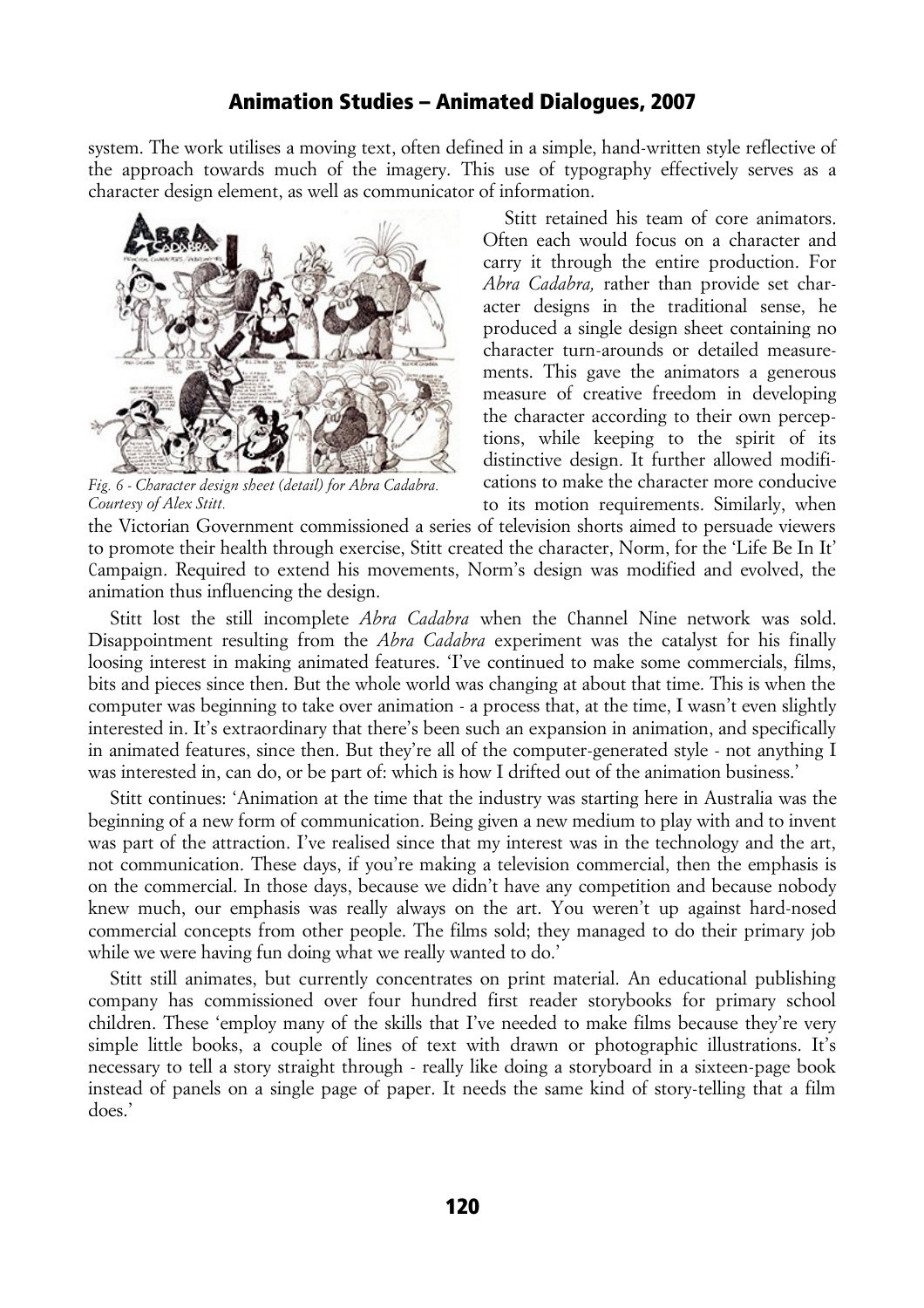#### John Scheffer (1915-1984)



*Fig. 7 - Cover of John Scheffer monograph.*

*We derive the following text from an interview with Vivienne Scheffer, 19 May 2007:*

Although relatively unknown today, Dutch-born John (Jan) Scheffer was an Australian animator who produced stop-motion television advertisements from the late 1950s to the 1970s. He also produced a number of short films and experimental animated works.

Scheffer's tertiary education at the Amsterdam School of Art was interrupted by the outbreak of the Second World War. He became a fighter pilot with the Dutch air force, was imprisoned by the Nazis during the invasion of Holland, escaped the prison camp and reached London where he enlisted with the Royal Air Force as an instructor pilot. When the war finished, he developed his interests in drawing, painting and photography and, particularly, in stop motion animation. As an animator he was self-taught, working in the early nineteen-forties with an old cine camera.

He never returned to art school. He met his Australian-born wife, Vivienne, in London, where they married and soon afterwards moved to Amsterdam. Here Vivienne attended the Amsterdam School of Art, completing a four-year diploma course specialising in design and fashion design. This enabled her to assist her husband in his later work, designing and colouring backgrounds for puppet films, setting up and assisting with the filming process.

In Amsterdam, Scheffer was engaged by Joop Geesink Studios to work in the laboratory. The company, impressed with his tiny, three-fingered puppet hands fashioned uniquely from a plastic coating on a wire-frame armature, was keen to utilise his skill and newly developed techniques in making and operating the puppets. The company was the biggest producer in Europe at that time.

'Then, things becoming very unsettled in Europe, John suggested they go to Australia. We travelled to Melbourne and set up a studio in the inner suburb of South Yarra, enabling us to start making films according to the Australian standards - which meant abandoning European standards with the traditional backgrounds of folklore and fairy tales. We approached clients, gained some orders which started us off: and in 1955 became John Scheffer Productions in Melbourne.'

Scheffer had begun experimenting with animation in London in the 1940s. Very little stopmotion puppetry was being produced in Australia at this time, and his studio operated in relative isolation. His studio was successful, contracting to make films for a number of manufacturing companies, advertising tap fittings, biscuits, socks, shoes and slippers. Not only did it lead - and in fact 'corner' - the market on stop-motion technique; it also capitalised on the newly introduced medium of television, which was providing a huge impetus to the growth of animation in Australia.

Animation and motion were fundamental to the success of his work. But, in common with most stop-motion animators, the materials and materiality of the scenes were also of crucial importance. He was innovative with his production technique, willing to experiment with diverse materials. He created stop-motion water flowing from a hose using a series of cut-to-form sheets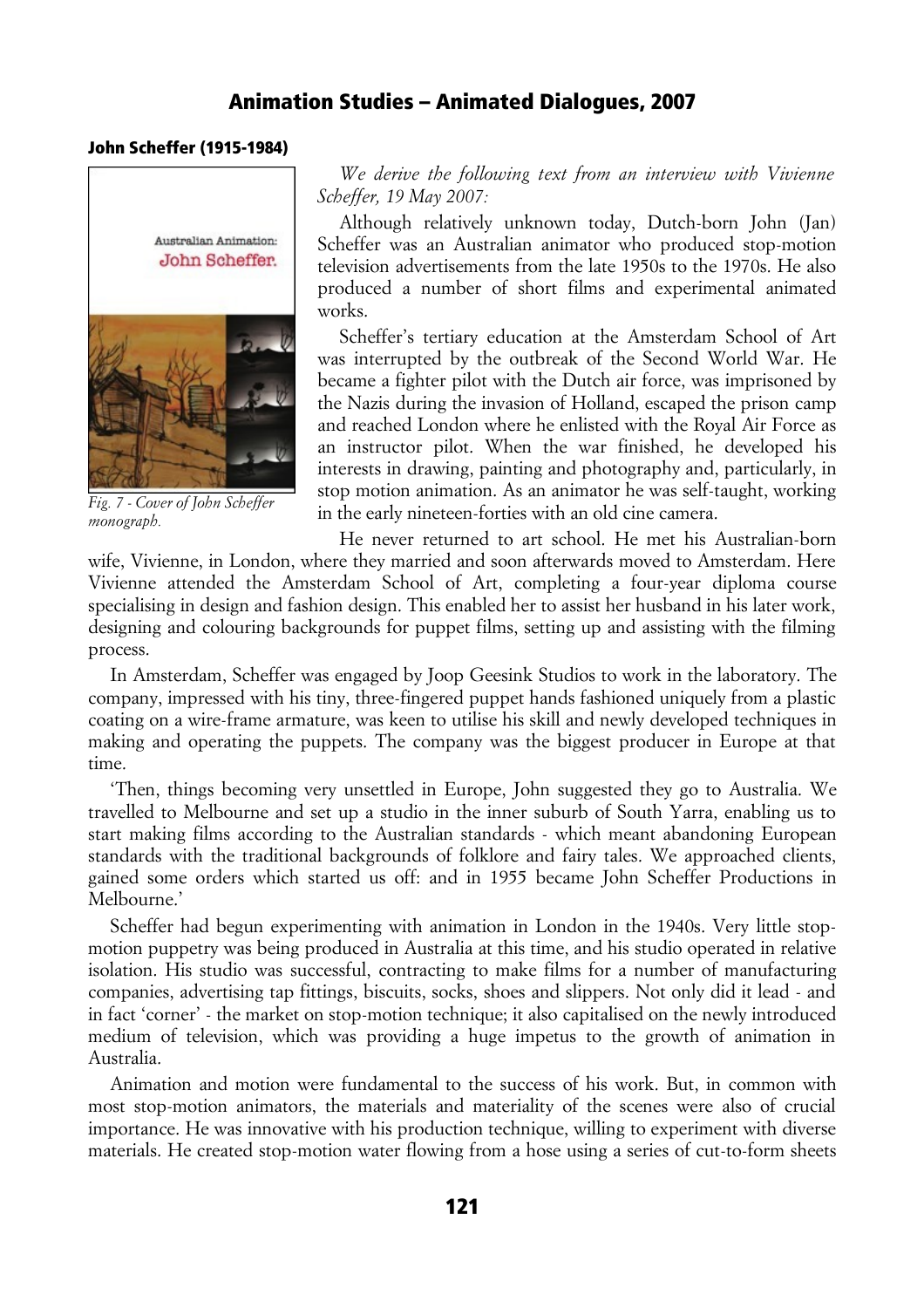of plastic, changing them frame-by-frame. The cellophane-type plastic provided the reflective 'water' sheen. He then lightly sanded each of these sheets, achieving a scratchy, opaque animated texture that emulated the foamy quality of water spraying from a hose.

His productions were often referred to as 'puppet films' rather than stop-motion, in effect, placing the emphasis on the object - the materiality - rather than the method of animation. Thus he felt free to imbue the objects with motion not only through stop-motion techniques, but occasionally using live-action puppetry. An example is a dragon hand puppet he created, through which he blew cigarette smoke to simulate the 'fire breathing' effect.

The puppets were fabricated onto a wire armature. Starting with a suitable gauge of steel wire, several strands were bent to the shape and length of a limb, the ends held in a vice while the strands were twisted together, then soldered enough to hold the wire in place. This base was covered with a finer, copper wire the give the final shape, using a drill to spin the wire around. It was finally passed through the flame of the gas jet to be slightly tempered, which gave it suppleness and strength.

The hands were separate, made in moulds to different sizes according to the size of the puppet. The skeleton of the hand with the three fingers and one thumb would have the wire already centred. The moulds were made originally in plaster, later using aluminium; they would go to the foundry where a prepared mixture of PVC was poured into the each of the two halves. The two halves, placed together, were cooked in an oven. When cooled they were taken out, the edges sandpapered where the two moulds met to give a perfect set of hands. These were connected with long threads of wire into the existing frame of the puppet. The whole frame was



*Fig. 8 - Aluminum mould with foam-latex hand. The mould was made by Scheffer and cast in Melbourne. Photo by L. Torre.*

covered with plastic foam, bound with linen, and finally clothed. It was significant that the puppet had only three fingers. This was to maintain the body proportions - a four-fingered hand would be too wide. Having their own armatures, the hands were fully functional.

Extending this skill, he made artificial hands for several people who had lost a hand. He would copy the remaining hand, reverse it, then make a false hand out of plastic. He made his own hand as an example - an exact copy, even the veins and little marks!

The puppet walked by balance, folding from one foot to the other. Scheffer would calculate the number of movements, allowing a twenty-fourth of a second per movement. The puppet heads were first made from balsa wood; but he developed fibreglass when this first became available. The mouth movements would be a built-in wire construction; or could be interchangeable, using very hard paper hand-painted around the outside of the lips to make the words. An alternative method to operate the lips was to cast them in zinc, interchangeable by means of a pin inserted in the mouth.

In his later years Scheffer tended towards experimentation, often letting the materials dictate the direction of the work. He worked directly on to film, creating hand-made scratch-on-film; and he gained recognition and renown with his innovative film *The Drought*. Using rolls of paper,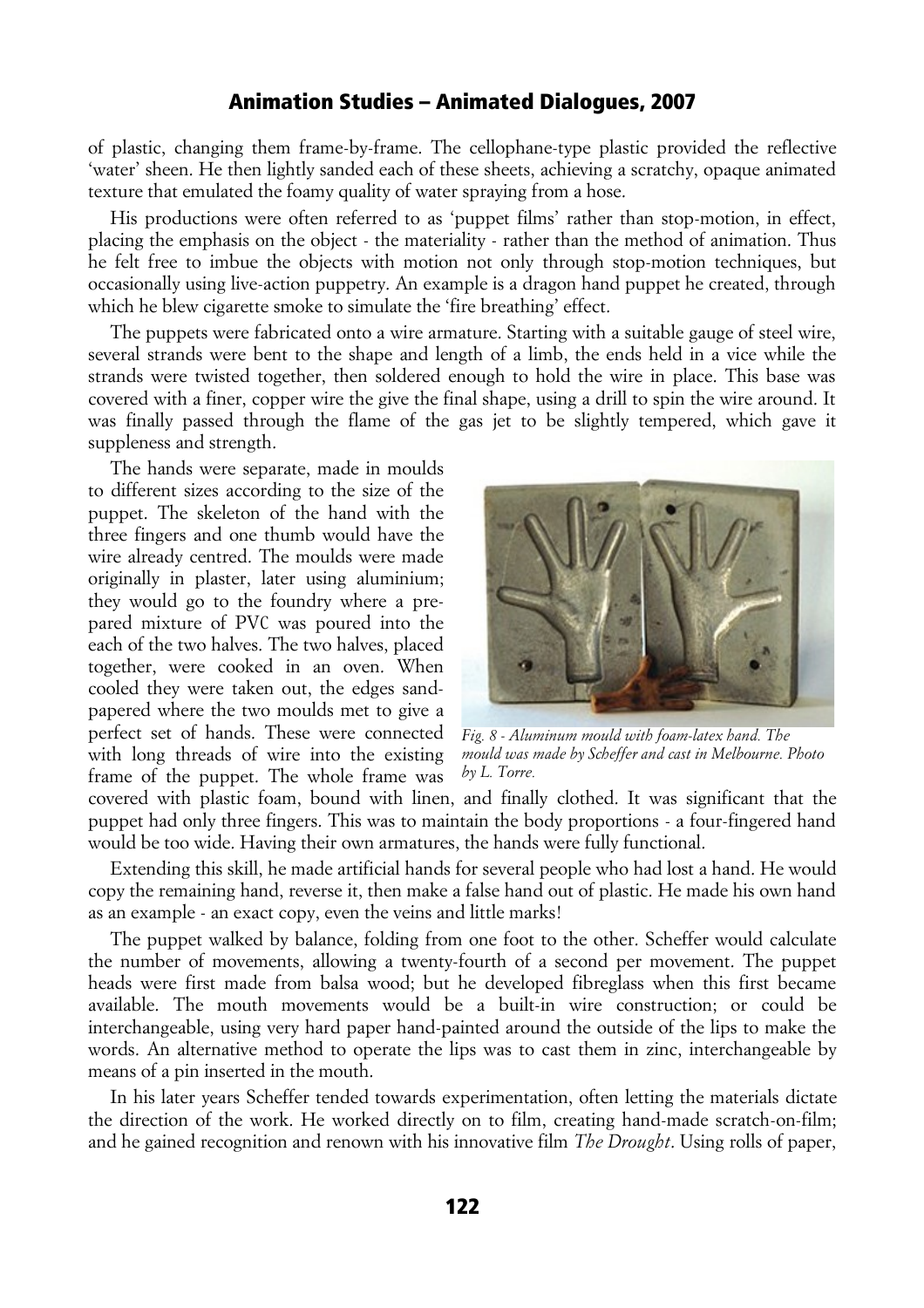

he painted a series of dramatic backdrops in acrylic and chalk featuring scenes of parched land, desperate farmers and stock These were pulled across rolls of a highly polished mirror foil in real-time and at a right angle to the warped reflective surface, producing reflected images that shimmered, blending and distorting, creating the strange, dreamlike, often surreal, images which he filmed. *The Drought* is a very Australian film, indicative of the cultural evolution in his work.

John Scheffer Productions tapered off and slowly closed, ceasing business in the 1970s. Scheffer's health was a contributory cause; but also changes were taking place in the industry, both factories and publicity moving overseas.

#### References

- ABC (2001) 'Limelight'. [Online] Available from: <http://www.abc.net.au/limelight/docs/ capture/4\_1\_2\_1.htm>[January 12].
- Bendazzi, G. (1994) *Cartoons: One Hundred Years of Cinema Animation,* Bloomington and Indianapolis, Indiana University Press.
- Bertrand, I. (Ed.) (1989) *Cinema in Australia: A Documentary History,* Sydney, NSW University Press.
- Bradbury, K. (2001) 'Australian and New Zealand Animation'. IN LENT, J. A. (Ed.) *Animation in Asia and the Pacific.* Bloomington, Indiana University Press.
- Monahan, C. (1989) 'Animated'. Canberra, Ronan Films.
- Quigley, M. (2005) *Women Do Animate: Interviews with Ten Australian Animators,* Melbourne, Insight Publications.
- Torre, D. & Torre, L. (2004a) 'Joy Porter Interview'. *Australian Animation Video-Interview Series.* Melbourne, Australia.
- Torre, D. & Torre, L. (2004b) 'Margaret Parkes Interview'. *Australian Animation Video-Interview Series.* Melbourne, Australia.
- Torre, D. & Torre, L. (2004c) 'Yoram Gross Interview'. *Australian Animation Video-Interview Series.* Melbourne, Australia.
- Torre, D. & Torre, L. (2004d) 'Frank Hellard Interview'. *Australian Animation Video-Interview Series.* Melbourne, Australia.
- Torre, D. & Torre, L. (2005a) 'Robbert Smit Interview'. *Australian Animation Video-Interview Series.* Melbourne, Australia.
- Torre, D. & Torre, L. (2005b) 'Gairden Cooke Interview'. *Australian Animation Video-Interview Series.* Melbourne, Australia.
- Torre, D. & Torre, L. (2005c) 'Alex Stitt Interview'. *Australian Animation Video-Interview Series.* Melbourne, Australia.
- Torre, D. & Torre, L. (2007a) 'David Field Interview'. *Australian Animation Video-Interview Series.* Melbourne, Australia.